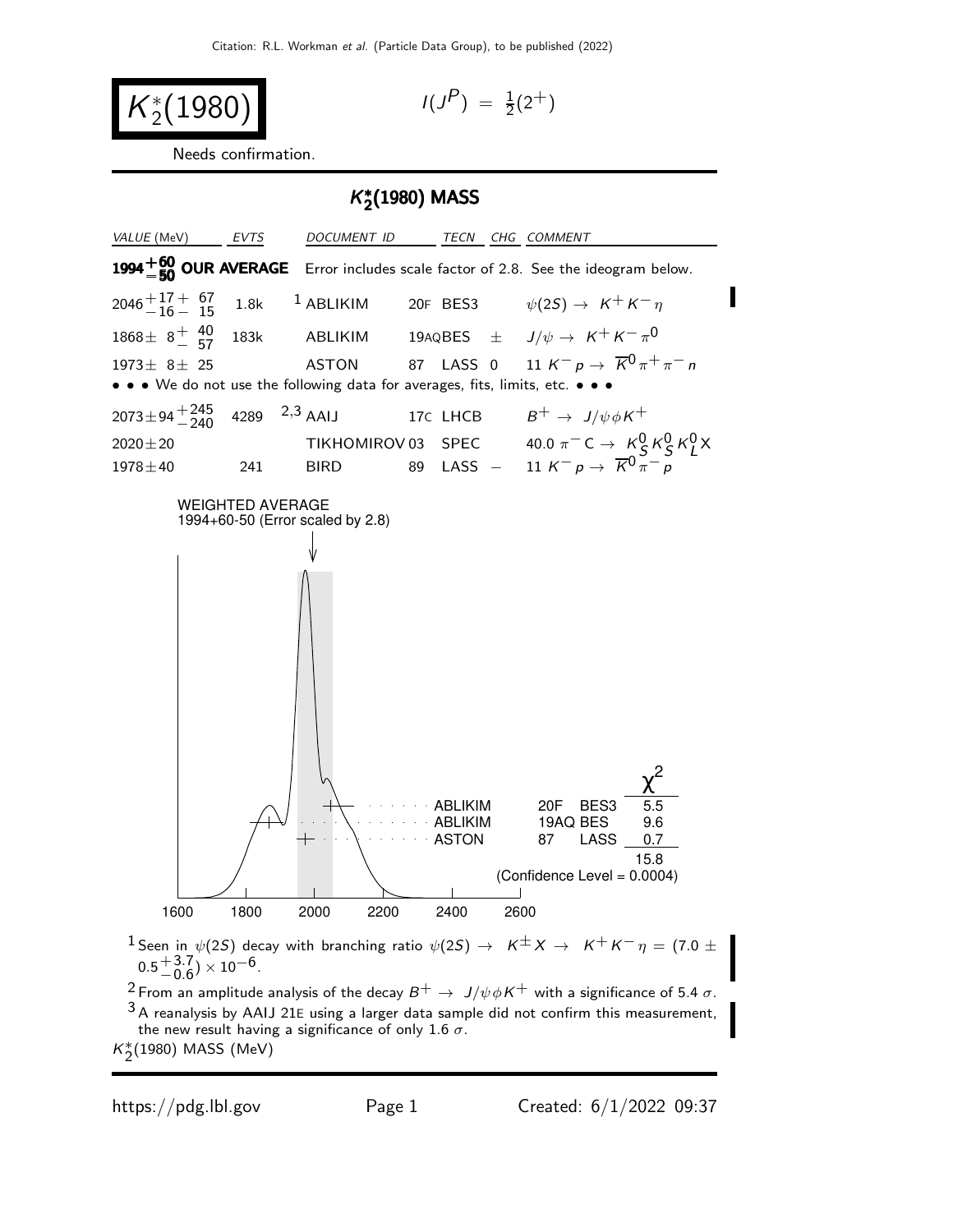# K ∗  $_2^*(1980)$  WIDTH

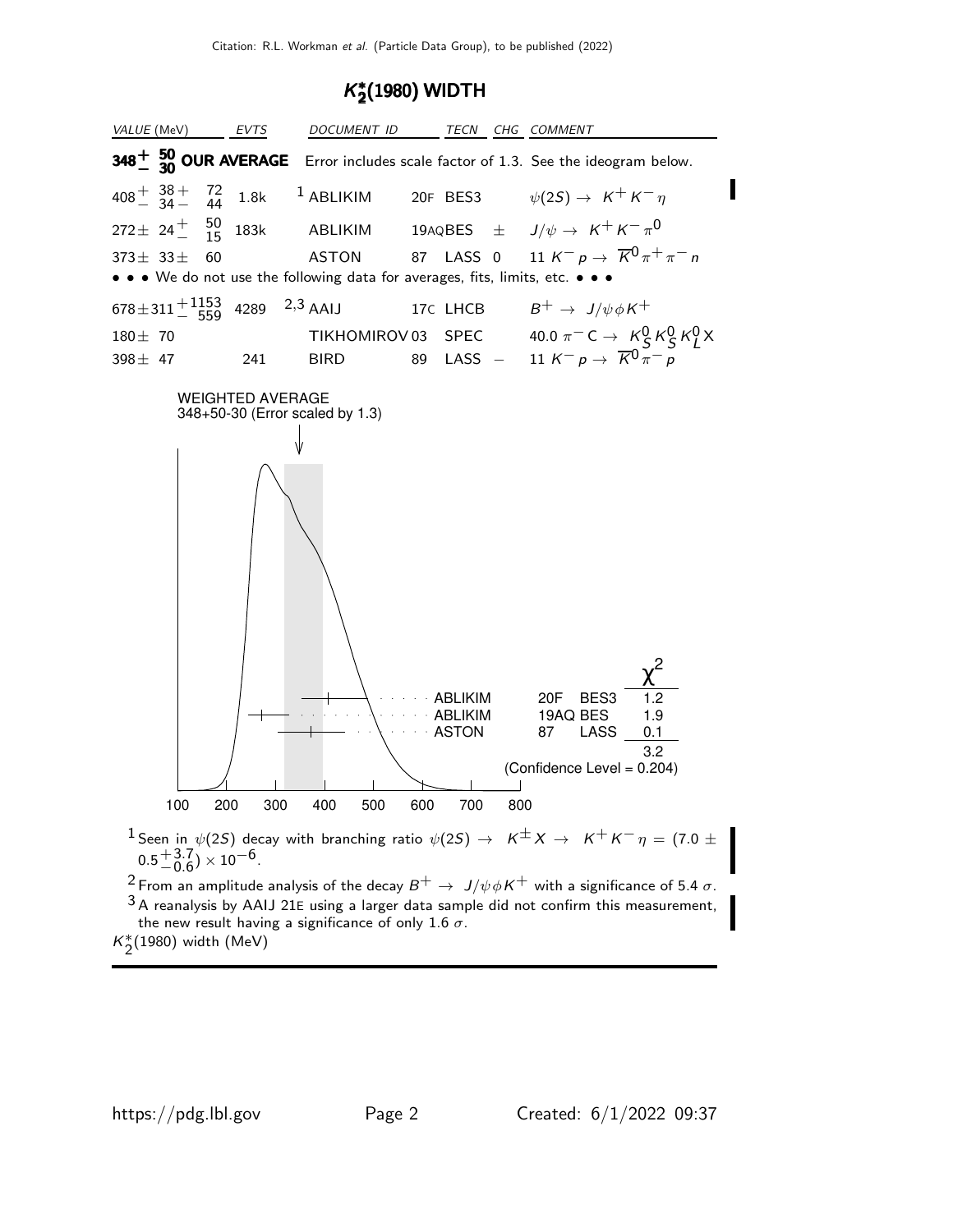# K ∗  $_2^{*}(1980)$  DECAY MODES

|                     | Mode                     | Fraction $(\Gamma_i/\Gamma)$ |
|---------------------|--------------------------|------------------------------|
|                     | $\Gamma_1$ $K^*(892)\pi$ | possibly seen                |
| $\Gamma_2$ $K \rho$ |                          | possibly seen                |
|                     | $\Gamma_3$ K $f_2(1270)$ | possibly seen                |
| $\Gamma_4$          | $K\phi$                  | seen                         |
| $\Gamma_5$ $K\eta$  |                          | seen                         |

# K ∗  $_2^\ast$ (1980) BRANCHING RATIOS

| $\Gamma(K^*(892)\pi)/\Gamma_{\rm total}$                                                                                                                                                                                                                                  |              |                      |         |          |                                                     | $\Gamma_1/\Gamma$                                                                                                                                |
|---------------------------------------------------------------------------------------------------------------------------------------------------------------------------------------------------------------------------------------------------------------------------|--------------|----------------------|---------|----------|-----------------------------------------------------|--------------------------------------------------------------------------------------------------------------------------------------------------|
| VALUE                                                                                                                                                                                                                                                                     |              | DOCUMENT ID          |         | TECN     | <b>COMMENT</b>                                      |                                                                                                                                                  |
| possibly seen                                                                                                                                                                                                                                                             |              | <b>GULER</b>         | 11      |          | BELL $B^+ \rightarrow J/\psi K^+ \pi^+ \pi^-$       |                                                                                                                                                  |
| $\Gamma(K\rho)/\Gamma_{\rm total}$                                                                                                                                                                                                                                        |              |                      |         |          |                                                     | $\Gamma_2/\Gamma$                                                                                                                                |
| VALUE                                                                                                                                                                                                                                                                     |              | DOCUMENT ID          |         |          | TECN COMMENT                                        |                                                                                                                                                  |
| possibly seen                                                                                                                                                                                                                                                             |              | <b>GULER</b>         |         |          | 11 BELL $B^+ \rightarrow J/\psi K^+ \pi^+ \pi^-$    |                                                                                                                                                  |
| $\Gamma(K\rho)/\Gamma(K^*(892)\pi)$                                                                                                                                                                                                                                       |              |                      |         |          |                                                     | $\Gamma_2/\Gamma_1$                                                                                                                              |
| VALUE                                                                                                                                                                                                                                                                     |              | DOCUMENT ID TECN CHG |         |          | COMMENT                                             |                                                                                                                                                  |
| $1.49 \pm 0.24 \pm 0.09$                                                                                                                                                                                                                                                  | <b>ASTON</b> |                      | 87 LASS |          | 0 11 $K^- p \to \overline{K}^0 \pi^+ \pi^- n$       |                                                                                                                                                  |
| $\Gamma(Kf_2(1270))/\Gamma_{\text{total}}$<br><b>VALUE</b>                                                                                                                                                                                                                |              | DOCUMENT ID          |         |          | TECN COMMENT                                        | $\Gamma_3/\Gamma$                                                                                                                                |
| possibly seen                                                                                                                                                                                                                                                             |              |                      |         |          |                                                     | TIKHOMIROV 03 SPEC 40.0 $\pi$ <sup>-</sup> C $\rightarrow$ K <sup>0</sup> <sub>S</sub> K <sup>0</sup> <sub>S</sub> K <sup>0</sup> <sub>I</sub> X |
|                                                                                                                                                                                                                                                                           |              |                      |         |          |                                                     |                                                                                                                                                  |
| $\Gamma(K\phi)/\Gamma_{\rm total}$                                                                                                                                                                                                                                        |              |                      |         |          |                                                     | $\Gamma_4/\Gamma$                                                                                                                                |
| <b>VALUE</b>                                                                                                                                                                                                                                                              | <b>EVTS</b>  | <u>DOCUMENT ID</u>   |         |          | TECN COMMENT                                        |                                                                                                                                                  |
| seen                                                                                                                                                                                                                                                                      | 4289         |                      |         |          | 1,2 AAIJ 17C LHCB $B^+ \rightarrow J/\psi \phi K^+$ |                                                                                                                                                  |
| $^1$ From an amplitude analysis of the decay $B^+ \to \ J/\psi \phi K^+$ with a significance of 5.4 $\sigma$ .<br>$2A$ reanalysis by AAIJ 21E using a larger data sample did not confirm this measurement,<br>the new result having a significance of only 1.6 $\sigma$ . |              |                      |         |          |                                                     |                                                                                                                                                  |
| $\Gamma(K\eta)/\Gamma_{\rm total}$                                                                                                                                                                                                                                        |              |                      |         |          |                                                     | $\mathsf{\Gamma}_5/\mathsf{\Gamma}$                                                                                                              |
| <b>VALUE</b>                                                                                                                                                                                                                                                              | <b>EVTS</b>  | DOCUMENT ID          |         | TECN     | COMMENT                                             |                                                                                                                                                  |
| seen                                                                                                                                                                                                                                                                      | 1.8k         | $1$ ABLIKIM          |         |          | 20F BES3 $\psi(2S) \rightarrow K^+ K^- \eta$        |                                                                                                                                                  |
| seen                                                                                                                                                                                                                                                                      | 116k         | $2$ CHEN             |         | 20A BELL | $D^0 \rightarrow K^- \pi^+ \eta$                    |                                                                                                                                                  |
|                                                                                                                                                                                                                                                                           |              |                      |         |          |                                                     |                                                                                                                                                  |

 $1$  Seen decaying to  $K\eta$  in an amplitude analysis of  $\psi(2S) \to~K^+K^-\eta.$ 

# $2$  From an amplitude analysis of the decay  $D^0 \rightarrow \overbrace{K^- \pi^+} \eta$  with a significance of 17  $\sigma$ .

# K ∗  $_2^{*}(1980)$  REFERENCES

| AAIJ    | 21E PRL 127 082001  | R. Aaij <i>et al.</i>   | (LHCb Collab.)   |
|---------|---------------------|-------------------------|------------------|
| ABLIKIM | 20F PR D101 032008  | M. Ablikim et al.       | (BESIII Collab.) |
| CHEN    | 20A PR D102 012002  | Y.Q. Chen <i>et al.</i> | (BELLE Collab.)  |
| ABLIKIM | 19AQ PR D100 032004 | M. Ablikim et al.       | (BESIII Collab.) |